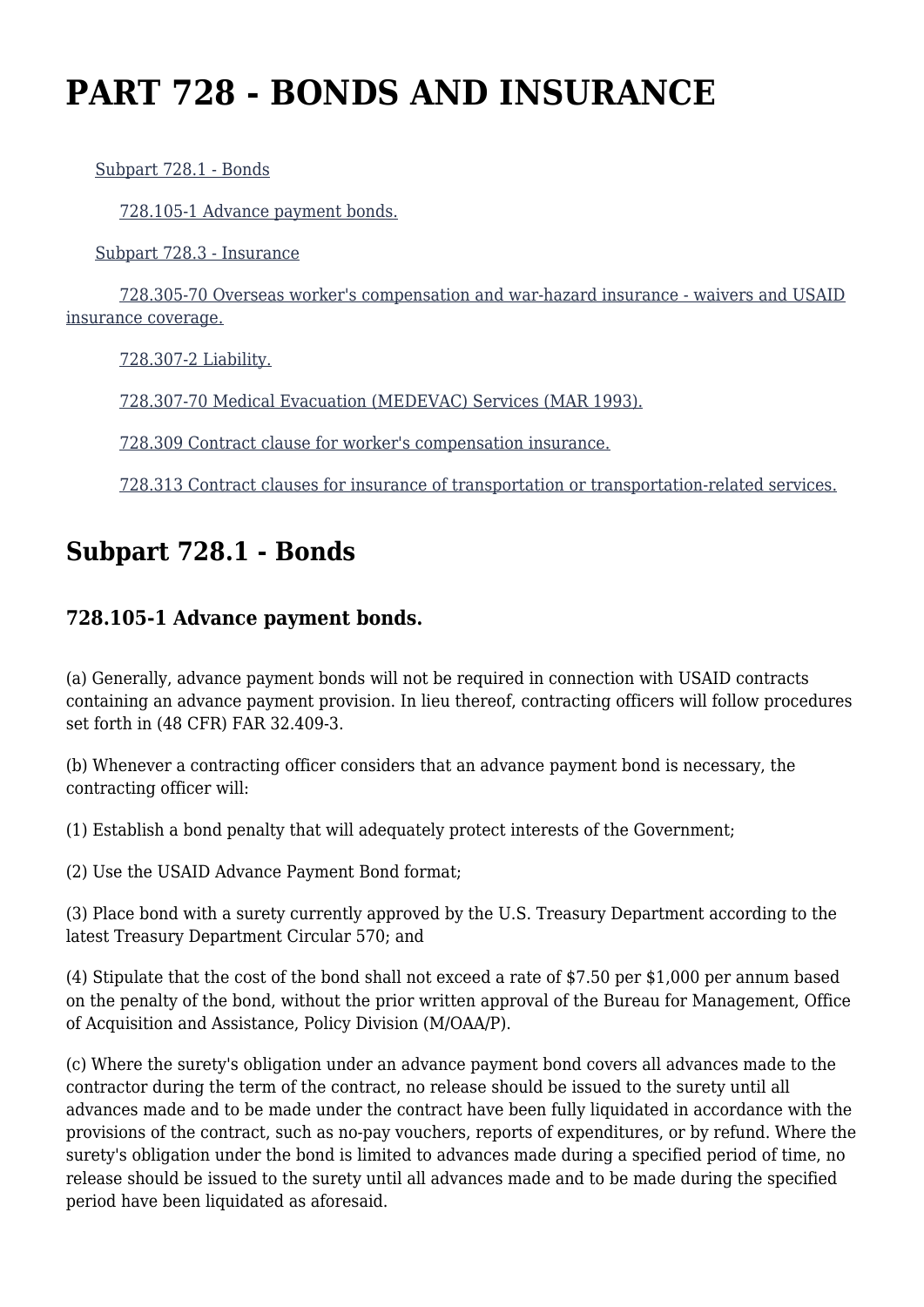## **Subpart 728.3 - Insurance**

### **728.305-70 Overseas worker's compensation and war-hazard insurance waivers and USAID insurance coverage.**

(a) Upon the recommendation of the USAID Administrator, the Secretary of Labor may waive the applicability of the Defense Base Act (DBA) with respect to any contract, subcontract, or subordinate contract, work location, or classification of employees. Either the contractor or USAID can request a waiver from coverage. Such a waiver can apply to any employees who are not U.S. citizens, not residents of, or not hired in the United States. Waivers requested by the contractor are submitted to the contracting officer for approval and further submission to the Department of Labor, which grants the waiver. Application for a waiver is submitted on Labor Department Form BEC 565. USAID has a number of blanket waivers already in effect for certain countries that are applicable to its direct contracts with contractors performing in such countries. Where such waivers are granted from coverage under the DBA, the waiver is conditioned on providing other worker's compensation coverage to employees to which the waiver applies. Usually this takes the form of securing worker's compensation coverage of the country where work will be performed or of the country of the employee's nationality, whichever offers greater benefits. The Department of Labor has granted partial blanket waivers of DBA coverage applicable to USAID-financed contracts performed in certain countries, subject to two conditions:

(1) Employees hired in the United States by the contractor, and citizens or residents of the United States are to be provided DBA insurance coverage;

(2) Waived employees (i.e., employees who are neither U.S. citizens nor U.S. resident aliens, and who were hired outside the United States) will be provided worker's compensation benefits as required by the laws of the country in which they are working or the laws of their native country, whichever offers greater benefits. Information as to whether a DBA Waiver has been obtained by USAID for a particular country may be obtained from the cognizant USAID contracting officer.

(b) To assist contractors in securing insurance at minimal rates for the workmen's compensation insurance required under the DBA, and to facilitate meeting insurance requirements for such coverage, USAID, after open and competitive negotiation, has entered into a contract with an insurance carrier to provide such coverage at a specified rate. The terms of this contract require the insurance carrier to provide coverage, and the contractor to make payments to and handle its claims with that insurance carrier. Contracting officers are responsible for explaining and advising contractors of the details of securing such insurance.

#### **728.307-2 Liability.**

#### (a)-(b) [Reserved]

(c) *Automobile liability.* In order to ensure that private automobiles used by contractor employees stationed overseas under an USAID contract are properly insured, USAID has established minimum required coverages as a supplement to the (48 CFR) FAR clause at 52.228-7. This supplemental coverage is specified in (48 CFR) AIDAR [752.228-7](https://origin-www.acquisition.gov/%5Brp:link:aidar-part-752%5D#Section_752_228_7_T48_5018362122), and is to be used in all USAID-direct contracts involving performance overseas.